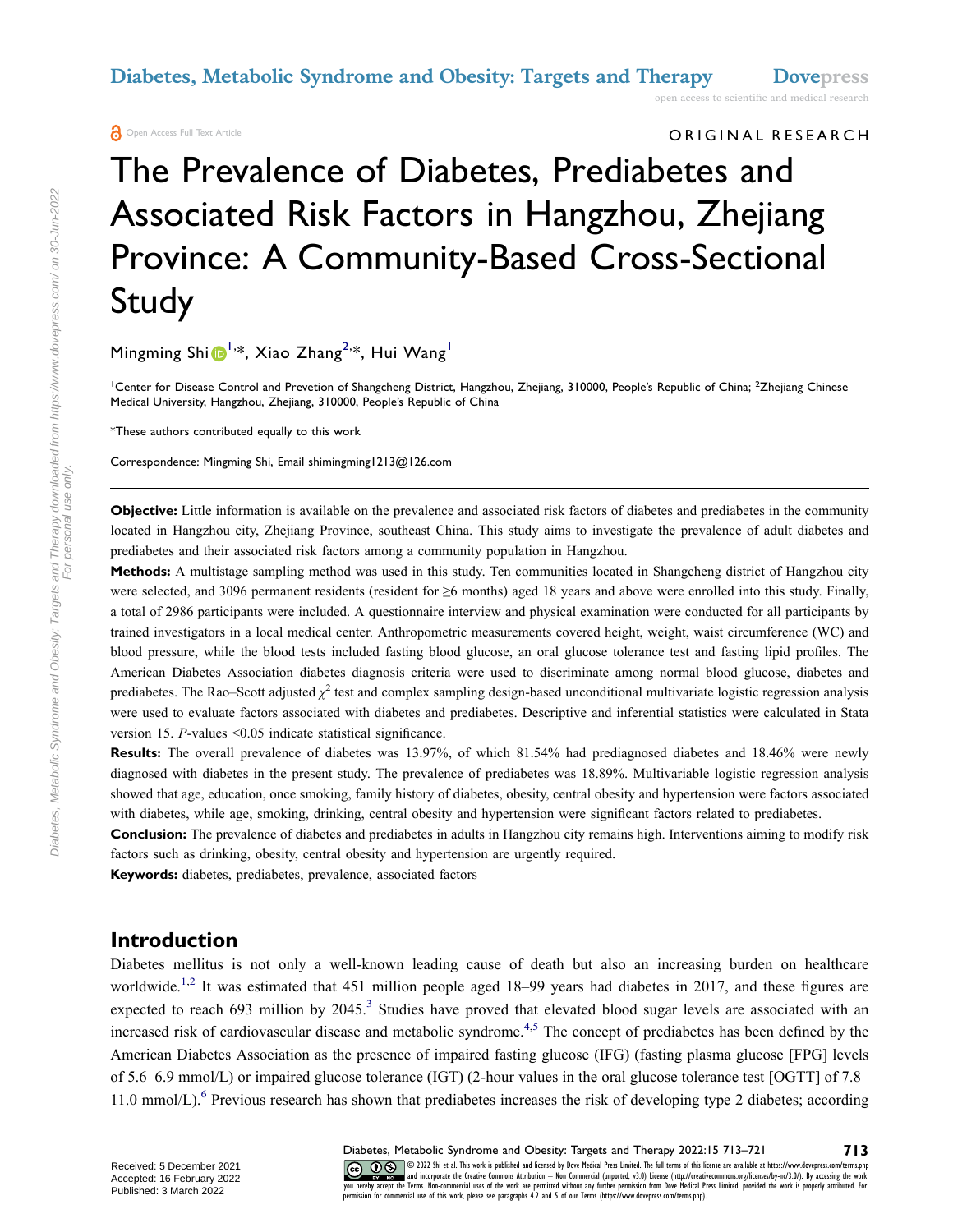<span id="page-1-1"></span><span id="page-1-0"></span>to the Diabetes Prevention Program (DPP), around 11% of people with prediabetes become diabetic annually.<sup>[7,](#page-7-6)[8](#page-7-7)</sup> Moreover, prediabetes is associated with an increased risk of cardiovascular disease and all-cause mortality in adults.<sup>[9](#page-7-8)</sup>

<span id="page-1-3"></span><span id="page-1-2"></span>There is a high prevalence of diabetes and prediabetes in China. In the latest nationally representative cross-sectional study, conducted in 2013, the overall prevalence of full diabetes was nearly 10.9%. The prevalence of prediabetes in China is 35.7%,<sup>[10](#page-7-9)</sup> higher than in India (5.7%), South Korea (22.7%) and Saudi Arabia (27.6%).<sup>[11–](#page-7-10)[13](#page-7-11)</sup> Although several studies<sup>[14–](#page-7-12)[17](#page-7-13)</sup> have focused on prediabetes and diabetes in China, marked ethical and geographical differences exist in the prevalence of both prediabetes and diabetes. Meanwhile, surveys have rarely been conducted on the prevalence of diabetes and prediabetes and their associated factors in community populations in Hangzhou, a city located in the Yangtze river delta, southeast China. To provide reliable data and suggestions to local medical policy makers, this study aims to estimate the prevalence of diabetes and prediabetes and explore their potential associated risk factors in Shangcheng district, Hangzhou city.

## **Design and Methods**

#### Study Design

This community-based cross-sectional study was conducted in Shangcheng district, Hangzhou city, located in southeast China. This study adopted a multistage sampling method to select adult permanent residents in the target area. First, 10 communities were selected from 54 communities in this region using a simple random sampling method. Secondly, permanent residents (only people who had been living in Shangcheng district for at least 6 months) in the selected communities who were ≥18 years old were enrolled by a systematic sampling method. The following subjects were removed: 1) those who had been living in Shangcheng district for less than 6 months; and 2) those who had a mental illness that would prevent them from completing questionnaires and physical tests independently. In total, 3096 participants completed the interview; after excluding invalid questionnaires, 2986 participants were finally included in the study. Written informed consent was obtained from all subjects in the survey.

#### Questionnaire Investigation

The interview was conducted by trained investigators in a local health center using structured questionnaires. The questionnaires included questions on participants' socio-demographic characteristics, health-related information and lifestyle information. Each questionnaire was examined by the interviewer through a parallel double-entry system after being completed by participants.

#### Physical Examination

Trained investigators conducted the physical examination, which consisted of anthropometric measurements, including weight and height, fasting blood glucose (FBG), blood pressure and blood lipid levels. Blood samples were collected from participants after an overnight fast of 10 hours or more. After collection, the samples were placed in a cold-chain system before being tested at a local medical center laboratory.

#### Definition of Variables

<span id="page-1-4"></span>Diabetes: FBG  $\geq$ 7.0 mmol/L, oral glucose tolerance test (OGTT-2h)  $\geq$ 11.0 mmol/L plasma glucose or self-reported use of antidiabetic medication during the 2 weeks prior to the examination. Prediabetes: FBG 5.6–6.9 mmol/L, OGTT-2h 7.8–  $10.9$  mmol/L $^{18}$  $^{18}$  $^{18}$ 

<span id="page-1-5"></span>Hypertension: systolic blood pressure  $>140$  mmHg or diastolic blood pressure  $>90$  mmHg.<sup>[19](#page-7-15)</sup>

<span id="page-1-6"></span>Dyslipidemia: total cholesterol (TC) ≥6.2 mmol/L and/or triglyceride (TG) ≥2.3 mmol/L and/or high-density lipoprotein cholesterol (HDL-C)  $\leq$ 1.0 mmol/L and/or low-density lipoprotein cholesterol (LDL-C)  $\geq$ 4.1 mmol/L.<sup>[20](#page-7-16)</sup>

<span id="page-1-7"></span>Body mass index (BMI): for the Chinese population, a BMI of  $18.5-23.9 \text{ kg/m}^2$  is defined as normal, underweight is defined as a BMI <18.5 kg/m<sup>2</sup>, overweight is defined as a BMI of 24–27.9 kg/m<sup>2</sup> and obesity as a BMI ≥28 kg/m<sup>2</sup>.<sup>[21](#page-7-17)</sup>

<span id="page-1-8"></span>Central obesity: for the Chinese population, central obesity is defined as a waist circumference (WC) measurement of  $>85$  cm for females and  $>90$  cm for males.<sup>[22](#page-8-0)</sup>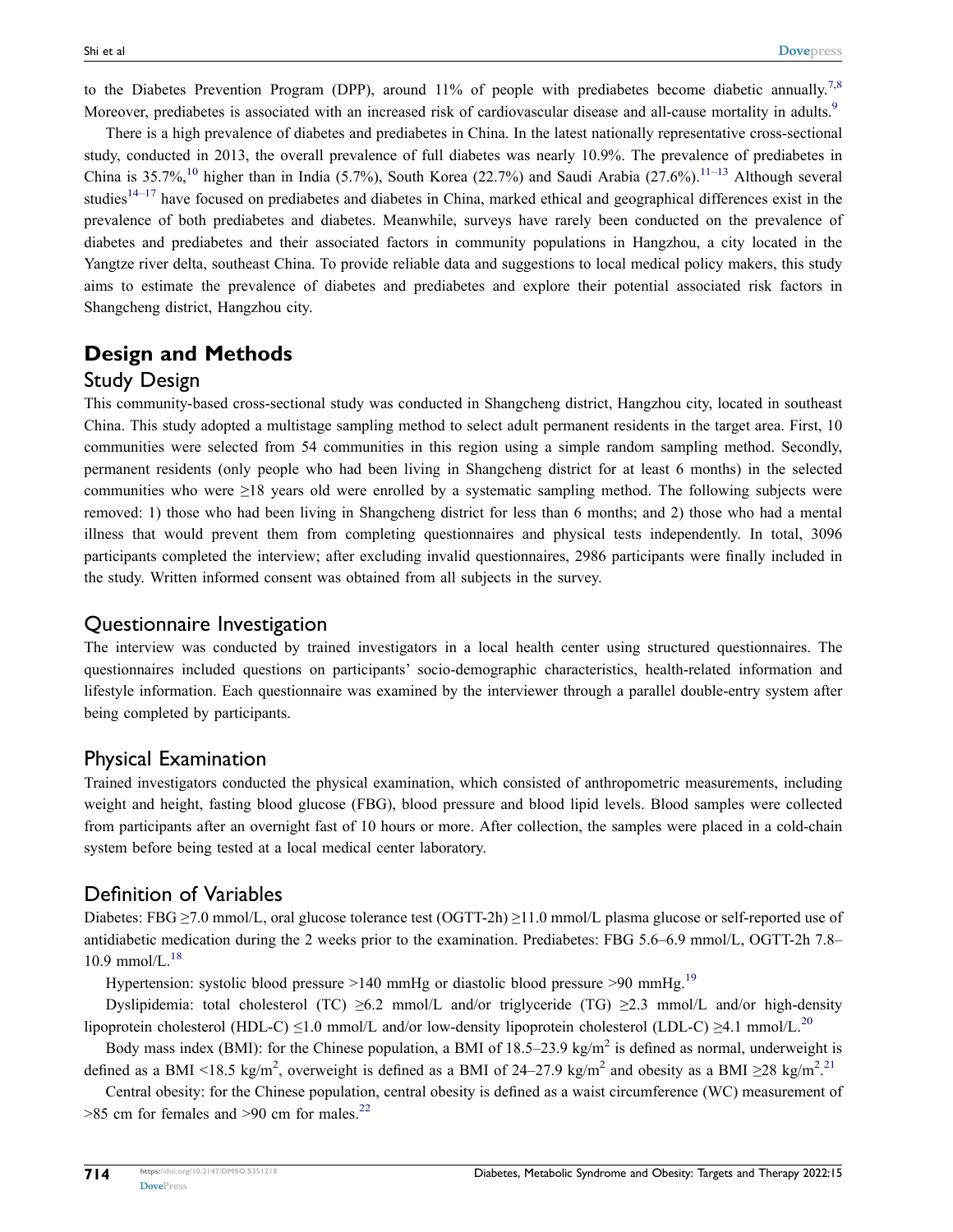Age groups: three categories of young (18–44 years), middle (45–59 years) and old (60 years and older).

Smoking: a smoker was defined as a person who smoked at least one cigarette per day within the last 6 months; once smoking was defined as a person who smoked at least one cigarette per day in the past, but was no longer a smoker.

<span id="page-2-0"></span>Secondhand smoker: a person who has been exposed to secondhand smoke in a typical week.<sup>[23](#page-8-1)</sup>

Drinker: a person who consumed at least one alcoholic drink per week was defined as a drinker; a once-drinker was defined as a person who consumed at least one alcoholic drink per week in the past, but was no longer a drinker.

<span id="page-2-1"></span>Exercise: participants were divided into "never or rare", meaning those who did not exercise or rarely exercised; those who exercised one or two times a week were defined as "sometimes exercise"; and those with an exercise frequency of more than three times a week were defined as "exercise frequently".<sup>[24](#page-8-2)</sup>

#### Statistical Analyses

Data analysis was performed in Stata 15.0 software (Stata Corporation LLC, College Station, TX, USA). Descriptive analysis included the estimation of mean values and standard deviations for numerical variables. Frequency and percentage were displayed for categorical variables and prevalence values. The Rao–Scott adjusted  $\chi^2$  test was used to compare the factors between diabetes or prediabetes and normal blood glucose. A complex sampling design based on unconditional multivariate logistic regression analysis was carried out to estimate the independent effect of the factors on diabetes and prediabetes. For all analyses, a *P*-value <0.05 was considered to be statistically significant.

#### **Results**

A total of 3096 participants were initially recruited and 2986 participants were finally included in this study, with a 96.5% response rate. The general characteristics are shown in [Table 1.](#page-3-0) There were 1345 men (45%) and 1641 women (55%) in the present study. The mean age of the study population was 55.71 (SD: 18) years. Less than 15% of participants had an educational level of primary school and below. Subjects with prediabetes, diabetes and normal blood glucose had similar patterns of demographic characteristics, with the majority being married/cohabiting, never smoking, never drinking and not being secondhand smokers. In total, 408 subjects (13.6%) had a family history of diabetes. The mean BMI of those with normal blood glucose, prediabetes and diabetes was 22.54, 23.60 and 24.36 kg/m<sup>2</sup>, respectively. The prevalences of hypertension, dyslipidemia and obesity were higher in participants with prediabetes or diabetes than in the normal blood glucose group.

Among the participants in the present survey, the estimated prevalences of diabetes and prediabetes were 13.97% and 18.89%, respectively. Among the diabetic participants, 81.54% were previously diagnosed diabetic patients and 18.46% were newly diagnosed in this study. Older participants showed a higher prevalence of prediabetes and diabetes than young or middle-aged participants. Women showed a higher prevalence of prediabetes than men, while for men a higher prevalence of diabetes was observed compared with women [\(Table 1\)](#page-3-0).

As shown in [Table 2,](#page-4-0) the significant factors for prediabetes were age, education, marriage, smoking, drinking, BMI, central obesity, hypertension and dyslipidemia. Significant differences were observed in sex, age, education, marriage, smoking, drinking, exercise, family history of diabetes, BMI, central obesity, hypertension and dyslipidemia between the diabetes group and the normal blood glucose group [\(Table 2\)](#page-4-0).

The complex sampling design-based unconditional multivariate logistic regression analysis uncovered that the significant factors associated with prediabetes were age, smoking, drinking, central obesity and hypertension. The significant factors associated with diabetes were age, educational level of undergraduate and above, once smoking, family history of diabetes, obesity, central obesity and hypertension [\(Table 3\)](#page-5-0).

#### **Discussion**

<span id="page-2-2"></span>The prevalence of diabetes in the present study participants was 13.97%. According to a previous study, the prevalence of total diabetes was 10.9% (95% CI, 10.4–11.5%) in a nationally representative cross-sectional survey conducted in mainland China with 170,287 participants, which is lower than the prevalence of diabetes in this study.<sup>[10](#page-7-9)</sup> The prevalence of prediabetes in the current study was higher than in populations in other Asian countries. A study in Pakistan reported a prevalence of prediabetes of 14.4% in 2016–2017,  $^{25}$  $^{25}$  $^{25}$  and a cross-sectional study in Malaysia showed that the level of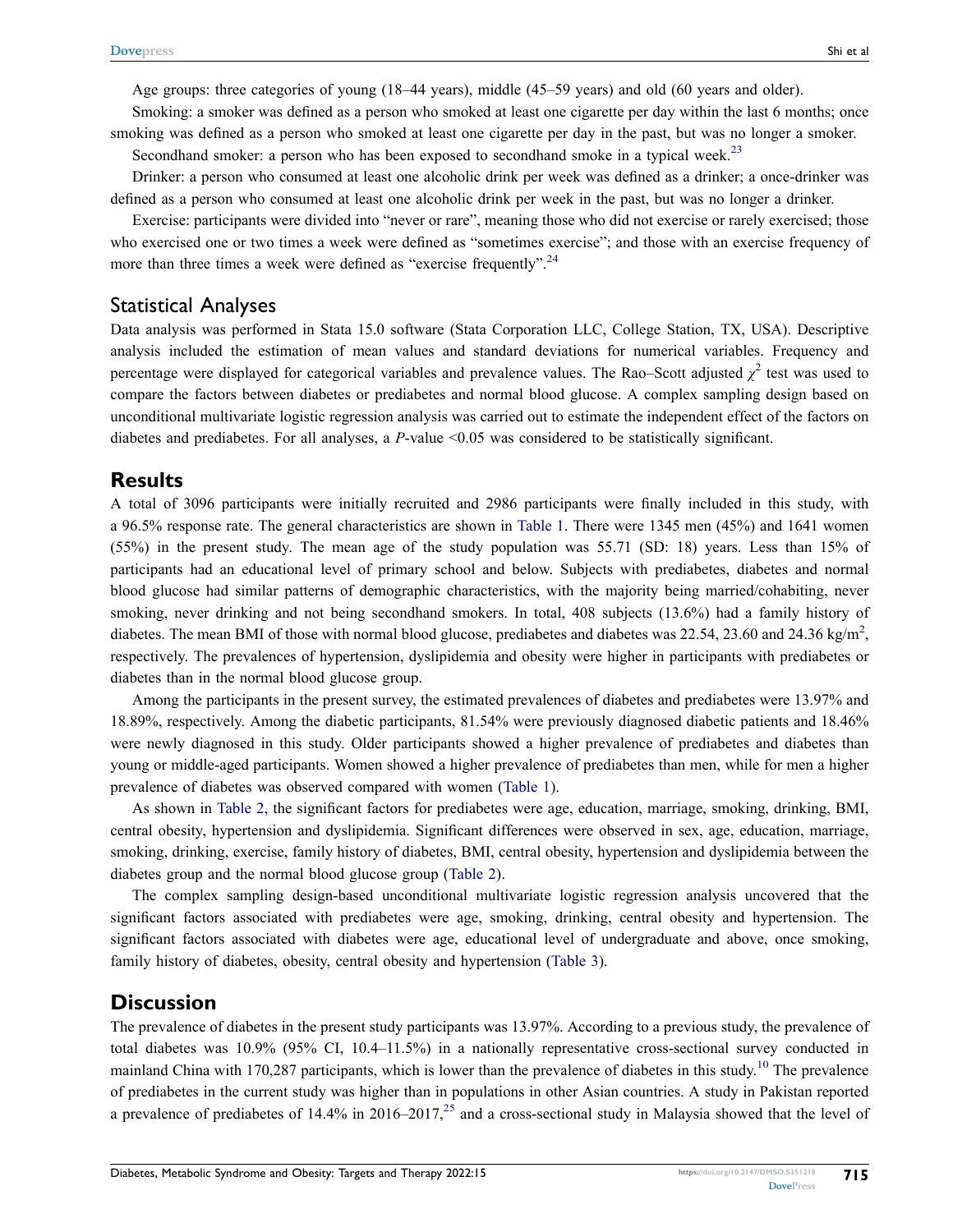| <b>Variables</b>           | <b>Strata</b>              | <b>Normal Blood Glucose</b> | <b>Prediabetes</b> | <b>Diabetes</b>    |
|----------------------------|----------------------------|-----------------------------|--------------------|--------------------|
| N                          |                            | 2005 (67.1%)                | 564 (18.9%)        | 417 (14%)          |
| Sex                        | Men                        | 868 (43.3%)                 | 263 (46.6%)        | 214 (51.3%)        |
|                            | Women                      | 1137 (56.7%)                | 301 (53.4%)        | 203 (48.7%)        |
| Age                        | Young                      | 824 (27.6%)                 | 104 (18.4%)        | 11(2.6%)           |
|                            | Middle                     | 646 (32.2%)                 | 169 (29.9%)        | 111(26.6%)         |
|                            | Old                        | 535 (40.2%)                 | 291 (51.7%)        | 295 (70.8%)        |
| Education                  | Primary school and below   | 235 (11.7%)                 | 88 (15.6%)         | 117(28.1%)         |
|                            | Junior middle school       | 486 (24.2%)                 | 190 (33.7%)        | 155 (37.2%)        |
|                            | Senior middle school       | 447 (22.3%)                 | 132 (23.4%)        | 91(21.8%)          |
|                            | Undergraduate and above    | 837 (41.8%)                 | 154 (27.3%)        | 54 (12.9%)         |
| Marriage                   | Single                     | 329 (16.4%)                 | 41 (7.3%)          | 6(1.4%)            |
|                            | Married/cohabitation       | 1452 (72.4%)                | 438 (77.7%)        | 320 (76.7%)        |
|                            | Widowed/divorced/separated | 224 (11.2%)                 | 85 (15%)           | 91 (21.9%)         |
| Smoking                    | Never                      | 1618 (80.7%)                | 442 (78.3%)        | 283 (67.9%)        |
|                            | Now                        | 311 (15.5%)                 | 81 (14.4%)         | 77 (18.5%)         |
|                            | Once                       | 76 (3.8%)                   | 41 (7.3%)          | 57 (13.6%)         |
| Drinking                   | Never                      | 1514 (75.5%)                | 378 (67%)          | 267 (64%)          |
|                            | Now                        | 448 (22.3%)                 | 166(29.4%)         | 124 (29.7%)        |
|                            | Once                       | 43 (2.2%)                   | 20 (3.6%)          | 26 (6.3%)          |
| Secondhand smoker          | No                         | 1724 (85.9%)                | 495 (87.8%)        | 361 (86.6%)        |
|                            | Yes                        | 281 (14.1%)                 | 69 (12.2%)         | 56 (13.4%)         |
| Exercise                   | Never or rare              | 1470 (73.3%)                | 422 (74.8%)        | 331 (79.4%)        |
|                            | Sometimes                  | 377 (18.8%)                 | 106 (18.8%)        | 75 (17.9%)         |
|                            | Frequently                 | 158 (7.9%)                  | 36 (6.4%)          | 11(2.7%)           |
| <b>CHD</b>                 | No                         | 1865 (93%)                  | 521 (92.4%)        | 385 (92.3%)        |
|                            | Yes                        | 140(7%)                     | 43 (7.6%)          | 32 (7.7%)          |
| Stroke                     | No                         | 1862 (92.9%)                | 524 (92.9%)        | 383 (91.8%)        |
|                            | Yes                        | 143(7.1%)                   | 40 (7.1%)          | 34 (8.2%)          |
| Family history of diabetes | No                         | 1783 (88.9%)                | 502 (89%)          | 293 (70.3%)        |
|                            | Yes                        | 222 (11.1%)                 | 62 $(11%)$         | 124 (29.7%)        |
| BMI                        | Normal                     | 1306(65.1%)                 | 298 (52.8%)        | 181 (43.4%)        |
|                            | Underweight                | 118(5.9%)                   | 21(3.7%)           | 23 (5.5%)          |
|                            | Overweight                 | 501 (24.9%)                 | 205 (36.3%)        | 151 (36.2%)        |
|                            | Obesity                    | 80 (4.1%)                   | 40 (7.2%)          | 62 (14.9%)         |
| Central obesity            | No                         | 1662 (82.9%)                | 364 (64.5%)        | 232 (55.6%)        |
|                            | Yes                        | 343 (17.1%)                 | 200 (35.5%)        | 185 (44.4%)        |
| Hypertension               | No                         | 1537 (76.7%)                | 258 (45.7%)        | 129 (30.9%)        |
|                            | Yes                        | 468 (23.3%)                 | 306 (54.3%)        | 288 (69.1%)        |
| Dyslipidemia               | No                         | 1528 (76.2%)                | 372 (66%)          | 262 (62.8%)        |
|                            | Yes                        | 477 (23.8%)                 | 192 (34%)          | 155 (37.2%)        |
| <b>Blood lipids</b>        | TG                         | $4.76 \pm 1.08$             | $5.07 \pm 1.03$    | $4.81 \pm 1.27$    |
| (mmol/L)                   | TC                         | $1.51 \pm 0.84$             | $1.65 \pm 0.9$     | $1.88 \pm 1.36$    |
|                            | <b>HDL</b>                 | $1.48 + 0.40$               | $1.43 \pm 0.39$    | $1.33 \pm 0.31$    |
|                            | <b>LDL</b>                 | $2.64 \pm 0.75$             | 2.79±0.81          | $2.59 \pm 0.82$    |
| Blood pressure             | SBP                        | 122.76±11.95                | $128.91 \pm 14.06$ | $130.11 \pm 13.26$ |
| (mmHg)                     | <b>DBP</b>                 | 73.64±6.9                   | 75.56±8.54         | 75.01±7.49         |

<span id="page-3-0"></span>**Table 1** General Characteristics of the Community Adult Population in Hangzhou City

**Note**: Categorical variables are expressed as counts (%); continuous variables are displayed as mean±SD.

Abbreviations: CHD, coronary heart disease; BMI, body mass index; TG, triglyceride; TC, serum total cholesterol; HDL, high-density lipoprotein; LDL, low-density lipoprotein; SBP, systolic blood pressure; DBP, diastolic blood pressure.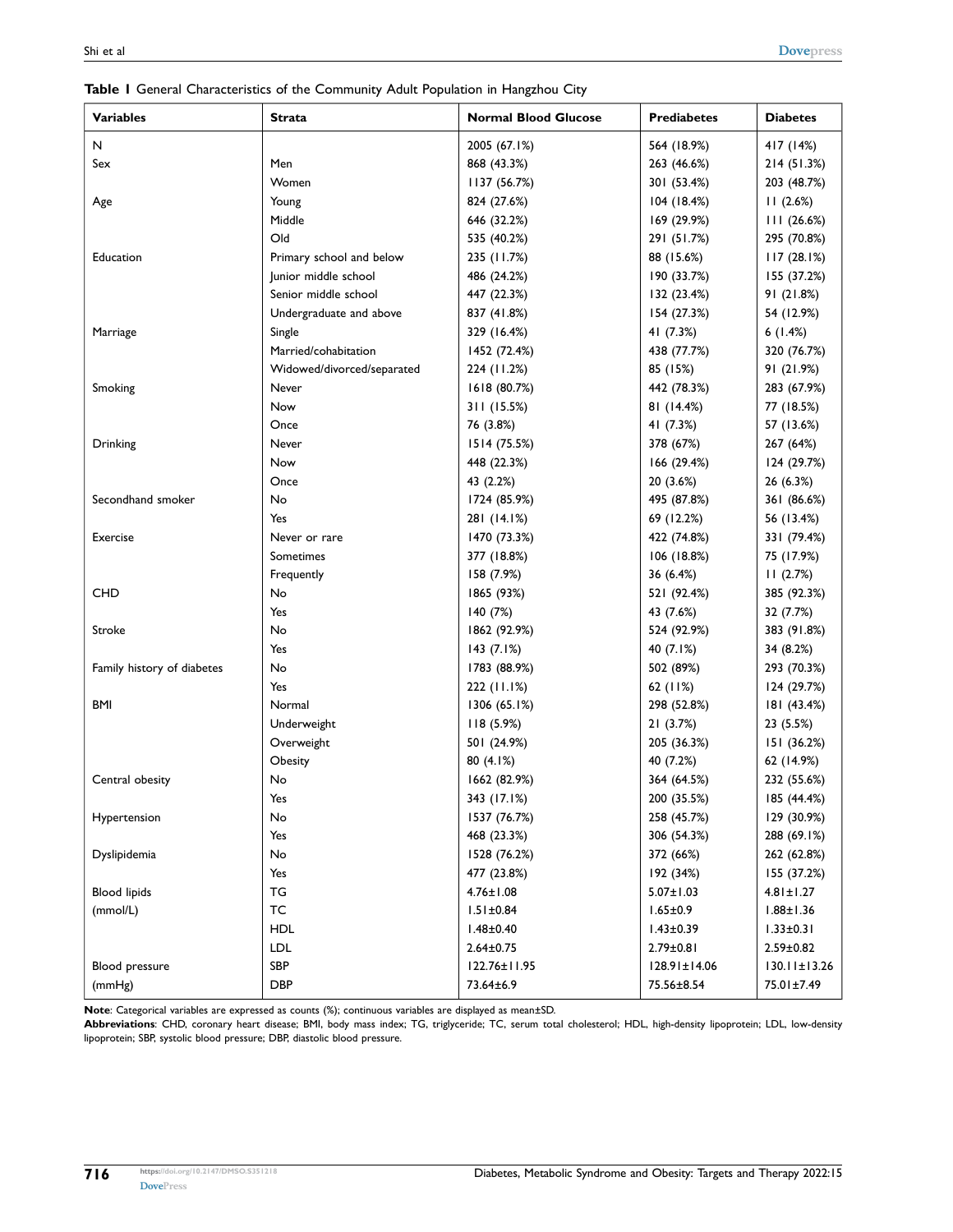| <b>Variables</b>           | <b>Strata</b>              | <b>Prediabetes vs Normal Blood</b><br><b>Glucose</b> |           | <b>Diabetes vs Normal Blood</b><br><b>Glucose</b> |         |
|----------------------------|----------------------------|------------------------------------------------------|-----------|---------------------------------------------------|---------|
|                            |                            |                                                      |           |                                                   |         |
|                            |                            | Rao-Scott $\chi^2$                                   | $\pmb{P}$ | Rao-Scott $\chi^2$                                | P       |
| Sex                        | Men                        | 1.209                                                | 0.277     | 11.925                                            | 0.001   |
|                            | Women                      |                                                      |           |                                                   |         |
| Age                        | Young                      | 76.202                                               | < 0.001   | 200.456                                           | < 0.001 |
|                            | Middle                     |                                                      |           |                                                   |         |
|                            | Old                        |                                                      |           |                                                   |         |
| Education                  | Primary school and below   | 16.466                                               | < 0.001   | 55.226                                            | < 0.001 |
|                            | Junior middle school       |                                                      |           |                                                   |         |
|                            | Senior middle school       |                                                      |           |                                                   |         |
|                            | Undergraduate and above    |                                                      |           |                                                   |         |
| Marriage                   | Single                     | 19.617                                               | < 0.001   | 41.788                                            | < 0.001 |
|                            | Married/cohabitation       |                                                      |           |                                                   |         |
|                            | Widowed/divorced/separated |                                                      |           |                                                   |         |
| Smoking                    | Never                      | 6.568                                                | 0.002     | 31.479                                            | < 0.001 |
|                            | Now                        |                                                      |           |                                                   |         |
|                            | Once                       |                                                      |           |                                                   |         |
| Drinking                   | Never                      | 9.276                                                | < 0.001   | 19.551                                            | < 0.001 |
|                            | Now                        |                                                      |           |                                                   |         |
|                            | Once                       |                                                      |           |                                                   |         |
| Secondhand smoker          | No                         | 1.186                                                | 0.281     | 0.144                                             | 0.706   |
|                            | Yes                        |                                                      |           |                                                   |         |
| Exercise                   | Never or rare              | 0.552                                                | 0.461     | 6.126                                             | 0.004   |
|                            | Sometimes                  |                                                      |           |                                                   |         |
|                            | Frequently                 |                                                      |           |                                                   |         |
| <b>CHD</b>                 | No                         | 0.198                                                | 0.659     | 0.117                                             | 0.734   |
|                            | Yes                        |                                                      |           |                                                   |         |
| Stroke                     | <b>No</b>                  | 0.594                                                | 0.444     | 1.325                                             | 0.255   |
|                            | Yes                        |                                                      |           |                                                   |         |
| Family history of diabetes | No                         | 0.000                                                | 0.999     | 78.657                                            | < 0.001 |
|                            | Yes                        |                                                      |           |                                                   |         |
| <b>BMI</b>                 | Normal                     | 15.157                                               | < 0.001   | 44.110                                            | < 0.001 |
|                            | Underweight                |                                                      |           |                                                   |         |
|                            | Overweight                 |                                                      |           |                                                   |         |
|                            | Obesity                    |                                                      |           |                                                   |         |
| Central obesity            | <b>No</b>                  | 112.772                                              | < 0.001   | 125.267                                           | < 0.001 |
|                            | Yes                        |                                                      |           |                                                   |         |
| Hypertension               | No                         | 242.692                                              | < 0.001   | 316.873                                           | < 0.001 |
|                            | Yes                        |                                                      |           |                                                   |         |
| Dyslipidemia               | No                         | 20.306                                               | < 0.001   | 26.329                                            | < 0.001 |
|                            | Yes                        |                                                      |           |                                                   |         |

<span id="page-4-0"></span>**Table 2** Comparison of Factors Between the Normal Blood Glucose Group and the Prediabetes or Diabetes Group

**Abbreviations**: CHD, coronary heart disease; BMI, body mass index.

<span id="page-4-2"></span><span id="page-4-1"></span>prediabetes reached 10.12%.<sup>[26](#page-8-4)</sup> In this study, the prevalence of prediabetes was 18.89%, almost 1.5 times the percentage of participants with diabetes. In a sample of 18,362 Chinese adults in 2018, the prevalence of prediabetes was 19.8%,<sup>[27](#page-8-5)</sup> which is slightly higher than our observations. This reveals that in Hangzhou, nearly one in five adults have prediabetes, and since it is a high-risk factor for the development of diabetes, the Chinese government should pay more attention to prediabetic populations.

<span id="page-4-3"></span>This study illustrated that increasing age, a family history of diabetes and obesity were factors significantly associated with diabetes, which has a sound basis in the literature.<sup>[28](#page-8-6)</sup> In this study, a higher level of education is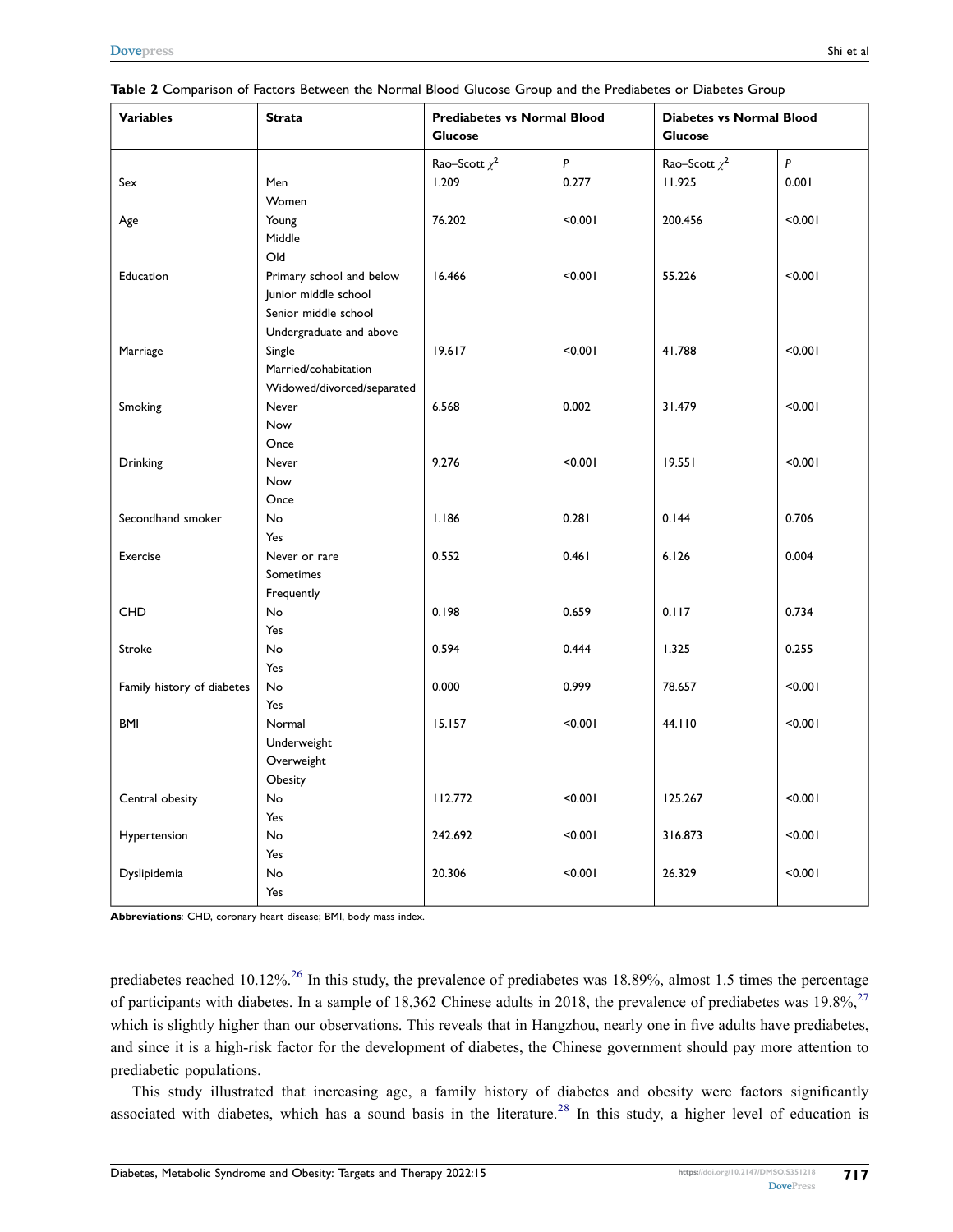| <b>Variables</b>           | <b>Strata</b>              | <b>Prediabetes vs Normal Blood</b> |           | <b>Diabetes vs Normal Blood</b> |       |
|----------------------------|----------------------------|------------------------------------|-----------|---------------------------------|-------|
|                            |                            | Glucose                            |           | <b>Glucose</b>                  |       |
|                            |                            | OR (95% CI)                        | P         | OR (95% CI)                     | P     |
| Sex                        | Men                        | <b>NA</b>                          | <b>NA</b> | Ref.                            |       |
|                            | Women                      | <b>NA</b>                          | <b>NA</b> | $0.783$ $(0.573 - 1.070)$       | 0.122 |
| Age                        | Young                      | Ref.                               |           | Ref.                            |       |
|                            | Middle                     | $1.543$ (1.021-2.334)              | 0.040     | 5.991 (2.992-11.994)            | 0.000 |
|                            | Old                        | 2.606 (1.592-4.266)                | 0.000     | 14.752 (6.812-31.949)           | 0.000 |
| Education                  | Primary school and below   | Ref.                               |           | Ref.                            |       |
|                            | Junior middle school       | $1.421(0.958 - 2.107)$             | 0.079     | 0.806 (0.569-1.141              | 0.219 |
|                            | Senior middle school       | $1.438(0.935 - 2.210)$             | 0.096     | $0.858$ $(0.577 - 1.276)$       | 0.443 |
|                            | Undergraduate and above    | 1.427 (0.948-2.149)                | 0.087     | $0.594(0.404 - 0.873)$          | 0.009 |
| Marriage                   | Single                     | Ref.                               |           | Ref.                            |       |
|                            | Married/cohabitation       | $1.088(0.683 - 1.731)$             | 0.718     | 1.235 (0.396-3.852)             | 0.712 |
|                            | Widowed/divorced/separated | $1.131(0.665 - 1.923)$             | 0.643     | 1.443 (0.496-4.194)             | 0.494 |
| Smoking                    | Never                      | Ref.                               |           | Ref.                            |       |
|                            | Now                        | $0.682$ (0.493-0.944)              | 0.022     | $1.062$ (0.712-1.583)           | 0.765 |
|                            | Once                       | $1.081 (0.642 - 1.819)$            | 0.766     | $1.842$ (1.040-3.262)           | 0.037 |
| Drinking                   | Never                      | Ref.                               |           | Ref.                            |       |
|                            | Now                        | 1.372 (1.073-1.755)                | 0.013     | $1.002$ $(0.748 - 1.342)$       | 0.988 |
|                            | Once                       | $0.934(0.463 - 1.885)$             | 0.847     | $0.967$ $(0.488 - 1.917)$       | 0.922 |
| Exercise                   | Never or rare              | <b>NA</b>                          | <b>NA</b> | Ref.                            |       |
|                            | Sometimes                  | <b>NA</b>                          | <b>NA</b> | 1.028 (0.706-1.496)             | 0.884 |
|                            | Frequently                 | <b>NA</b>                          | <b>NA</b> | $0.777$ $(0.310 - 1.948)$       | 0.584 |
| Family history of diabetes | <b>No</b>                  | <b>NA</b>                          | <b>NA</b> | Ref.                            |       |
|                            | Yes                        | <b>NA</b>                          | <b>NA</b> | 3.393 (2.466-4.667)             | 0.000 |
| <b>BMI</b>                 | Normal                     | Ref.                               |           | Ref.                            |       |
|                            | Underweight                | $0.773$ $(0.408 - 1.464)$          | 0.422     | 1.298 (0.774-2.177)             | 0.316 |
|                            | Overweight                 | $1.132(0.881 - 1.456)$             | 0.326     | $1.130(0.860 - 1.484)$          | 0.373 |
|                            | Obesity                    | $1.192(0.717 - 1.981)$             | 0.491     | 2.098 (1.205-3.654)             | 0.010 |
| Central obesity            | <b>No</b>                  | Ref.                               |           | Ref.                            |       |
|                            | Yes                        | 1.734 (1.343-2.240)                | 0.000     | $1.724$ (1.232-2.413)           | 0.002 |
| Hypertension               | No                         | Ref.                               |           | Ref.                            |       |
|                            | Yes.                       | 2.567 (2.062-3.197)                | 0.000     | 2.874 (2.206-3.746)             | 0.000 |
| Dyslipidemia               | No                         | Ref.                               |           | Ref.                            |       |
|                            | Yes                        | 1.238 (0.976-1.570)                | 0.078     | 1.242 (0.920-1.678)             | 0.154 |

<span id="page-5-0"></span>**Table 3** Multivariable Logistic Regression of Factors Associated with Prediabetes and Diabetes

**Abbreviations**: OR, odds ratio; CI, confidence interval; BMI, body mass index; Ref., reference.

<span id="page-5-6"></span><span id="page-5-5"></span><span id="page-5-4"></span><span id="page-5-3"></span><span id="page-5-2"></span><span id="page-5-1"></span>a protective factor for diabetes, which may be related to the understanding of diabetes and the inclination to maintain a healthy lifestyle.<sup>[29](#page-8-7)</sup> In addition, this study showed that central obesity (WC), hypertension and once smoking were also significant risk factors for diabetes. People with an excess WC are more likely to have not only a metabolic disease but also an increased risk of premature death.<sup>[30](#page-8-8)[,31](#page-8-9)</sup> As an early signal of chronic disease, central obesity is more sensitive than BMI.<sup>[32](#page-8-10)</sup> In line with previous studies, our study also supported that diabetes is associated with a high prevalence of hypertension.<sup>[33](#page-8-11)</sup> The exact pathway through which hypertension increases the risk of diabetes has been illustrated in a previous study.<sup>[34](#page-8-12)</sup> Comorbid hypertension and diabetes not only increases the risk of cardiovascular diseases among patients,<sup>[35](#page-8-13)</sup> but also significantly impacts the management of both conditions. Community-based efforts such as the national basic health service project have been implemented by Ministry of Health China to improve the screening, diagnosis and treatment of chronic diseases (such as hypertension and diabetes), and will have an impact on early detection, prompting the management and prevention of complications that negatively affect the quality of life of patients. Similarly to a previous study, our study found that smoking cessation did not reduce the risk of diabetes; on the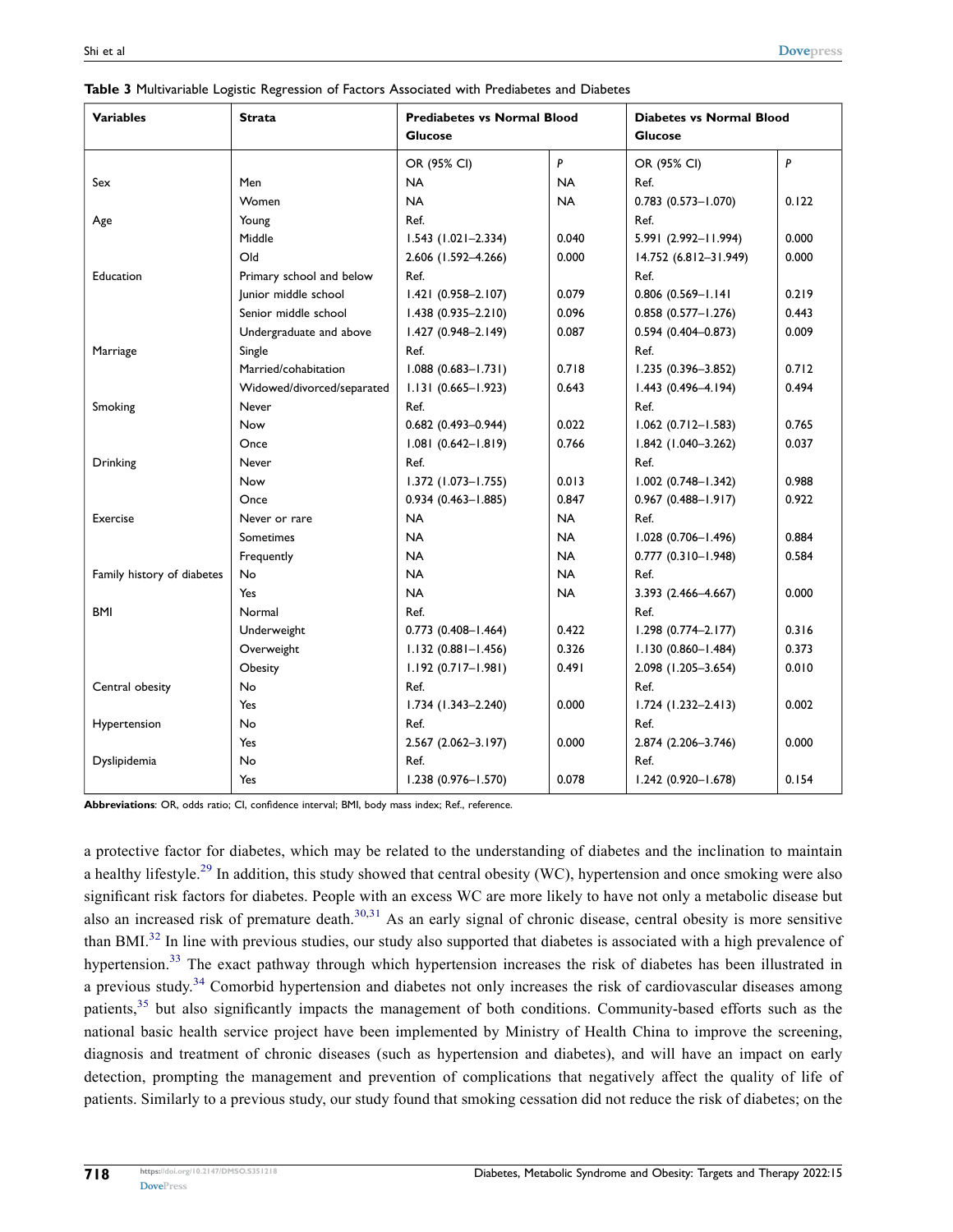<span id="page-6-0"></span>contrary, adults who quit smoking had an increased risk for diabetes, which may be related to weight gain and systemic inflammation.<sup>[36](#page-8-14)</sup>

<span id="page-6-1"></span>Age, central obesity, hypertension and drinking were significant factors associated with prediabetes in our study. Similarly to the current study, a study conducted in Jilin, a province in northeast China, demonstrated that increasing age and central obesity were the factors associated with prediabetes.<sup>[27](#page-8-5)</sup> In our study, it was found that not drinking is a protective factor for prediabetes. Compared to the normal blood glucose group, the prediabetes group had a larger prevalence of hypertension. Current recommendations and our study suggest a need to focus on the comorbidity of diabetes and hypertension. However, the effect of combined prediabetes and hypertension on all-cause mortality may be stronger among young and middle-aged people.<sup>[37](#page-8-15)</sup> A previous study, performed as part of the China Patient-Centered Evaluative Assessment of Cardiac Events Million Persons Project, which enrolled 898,929 young and middle-aged participants, showed a level of hypertension of  $26.15\%$ .<sup>[38](#page-8-16)</sup> It showed that more than one in four young and middle-aged people in China had hypertension. Considering the comorbidity of prediabetes and hypertension in young and middle-aged people, the Chinese government needs to pay attention to prediabetes and to provide proper policies to reduce the trend of prediabetes and hypertension in the population, especially in young and middle-aged people.

<span id="page-6-4"></span><span id="page-6-3"></span><span id="page-6-2"></span>We were surprised that current smoking was negatively correlated with prediabetes. Two possible explanations for this are given. 1) Despite the inflammatory burden imposed by smoking, nicotine and its metabolites, through 7-nicotinic acetylcholine receptors, may exert anti-inflammatory effects. These effects have been documented elsewhere in leukocyte cells and adipocytes, both in vitro<sup>39</sup> and in vivo.<sup>40</sup> 2) A previous study showed that patients with predisposing hypertension, who were newly diagnosed with diabetes, showed a higher tendency to continue smoking.<sup>[41](#page-8-19)</sup> In the present study,  $54.26\%$  of the patients diagnosed with prediabetes also had hypertension, while only 23.3% of the normoglycemic population also had hypertension. The association between smoking and prediabetes may be due to the high prevalence of smoking in a hypertensive population. Further study is necessary to confirm the relationship between smoking and prediabetes.

<span id="page-6-6"></span><span id="page-6-5"></span>Our study has several strengths. First, compared to previous studies from this region,  $42-44$  $42-44$  this is the first study looking at the prevalence and risk factors of prediabetes among a community population in Hangzhou city. The large and representative study sample allowed us to estimate the prevalence of diabetes and prediabetes in this region. The sample analyzed in this study was obtained with a multistage random sampling method to guarantee that the sample was representative of the population in this region. The response rate was very high, and the use of a standardized training manual to train the research assistants allowed a consistent and systematic method of collecting the data, which increased the reliability of the measurements. Secondly, statistical methods matched to the study design were used to accurately derive factors associated with diabetes or prediabetes. Finally, the study reached conclusions about the relationship between smoking and prediabetes that are inconsistent with other studies,  $45,46$  $45,46$  and these may provide us with some ideas for future research. Nonetheless, there are several limitations in our study. The use of selfreported information, such as drinking, smoking and taking exercise, may lead to recall bias. The inherent features of the cross-sectional design of the study limit any potential inference of causality and temporal relationships between the variables, which may lead to selection bias. In addition, the study did not distinguish between type I and type 2 diabetes, although most participants had type 2 diabetes, and considering the small number of cases of newly diagnosed diabetes, we did not explore this further. Future research with a larger sample of these individuals is needed to explore newly diagnosed diabetes and its associated risk factors.

#### **Conclusion**

The level of prediabetes and diabetes in Shangcheng district, Hangzhou city, that we show in this study indicates that the medical authority needs to increase its focus on this area and appropriate actions need to be taken. Given the link between blood sugar levels and the incidence of cardiometabolic disorders, education on a healthy lifestyle is needed at a community level, and participants with prediabetes and diabetes should monitor their health regularly.

#### **Data Sharing Statement**

To protect the participants' identities, the dataset will not be shared.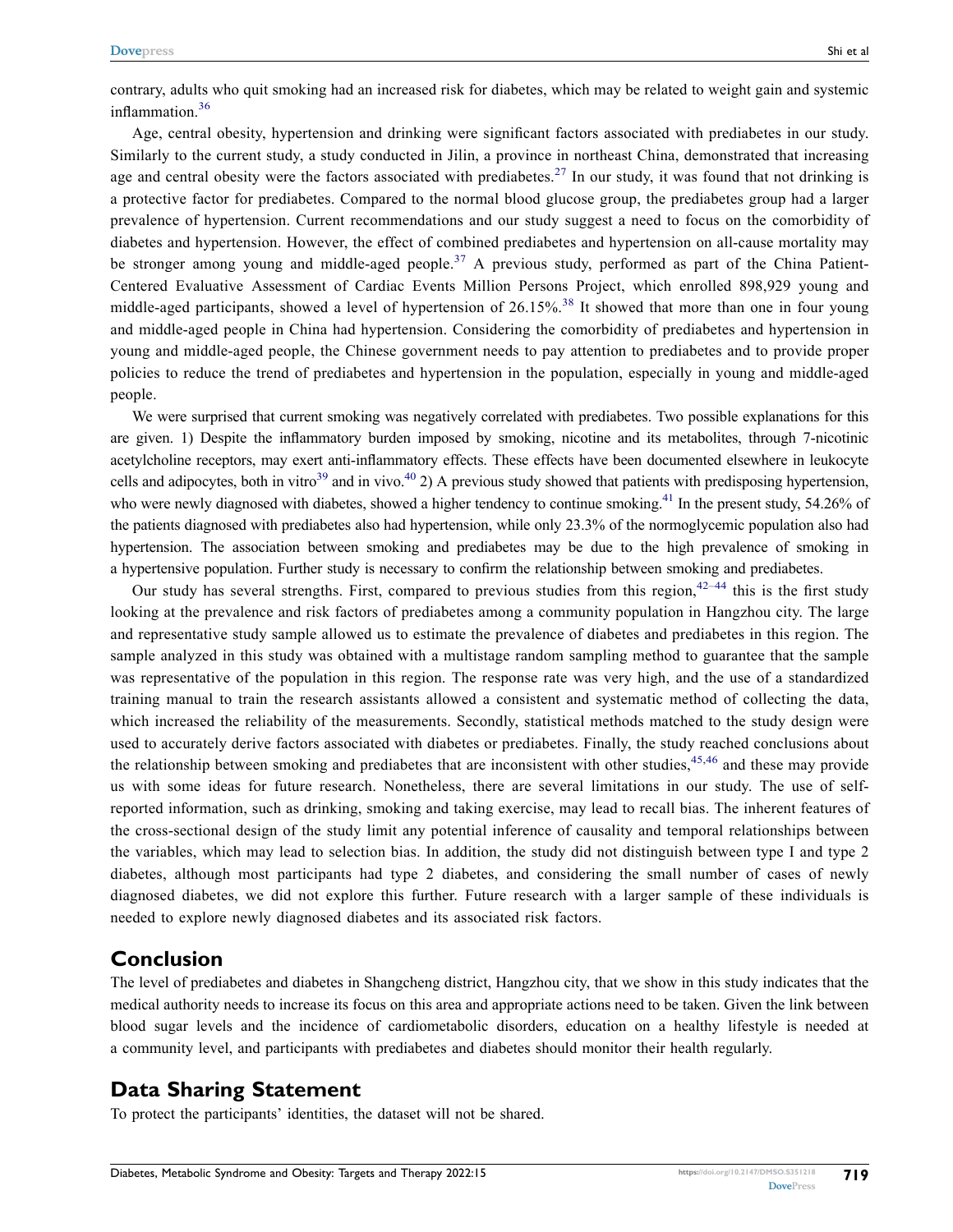### **Ethical Consideration**

Ethical clearance and approval for this study was obtained from Institutional Review Board (IRB) of the Center for Disease Control and Prevention, Shangcheng District. Written consent was obtained from all participants after detailed clarification of the aim of the study. They had been given the right to refuse and assured of the confidentiality of the response. The privacy of the participants was kept by using unique codes. The outcomes of the laboratory results were delivered to the study participants and those in need of medical attention were recommended to visit health institutions. Participants' informed consent included publication of anonymized responses, and that this study was conducted in accordance with the Declaration of Helsinki.

### **Disclosure**

Mingming Shi and Xiao Zhang are co-first authors for this study. The authors report no conflicts of interest in this work.

#### **References**

- <span id="page-7-0"></span>1. Khan MAB, Hashim MJ, King JK, Govender RD, Mustafa H, Al Kaabi J. Epidemiology of Type 2 diabetes - global burden of disease and forecasted trends. *J Epidemiol Glob Health*. [2020](#page-0-1);10(1):107–111. PMID: 32175717; PMCID: PMC7310804. doi:[10.2991/jegh.k.191028.001](https://doi.org/10.2991/jegh.k.191028.001)
- <span id="page-7-1"></span>2. Lin X, Xu Y, Pan X, et al. Global, regional, and national burden and trend of diabetes in 195 countries and territories: an analysis from 1990 to 2025. *Sci Rep*. [2020;](#page-0-1)10(1):14790. PMID: 32901098; PMCID: PMC7478957. doi:[10.1038/s41598-020-71908-9](https://doi.org/10.1038/s41598-020-71908-9)
- <span id="page-7-2"></span>3. Cho NH, Shaw JE, Karuranga S, et al. IDF Diabetes Atlas: global estimates of diabetes prevalence for 2017 and projections for 2045. *Diabetes Res Clin Pract*. [2018;](#page-0-2)138:271–281. PMID: 29496507. doi:[10.1016/j.diabres.2018.02.023](https://doi.org/10.1016/j.diabres.2018.02.023)
- <span id="page-7-3"></span>4. Huebschmann AG, Huxley RR, Kohrt WM, Zeitler P, Regensteiner JG, Reusch JEB. Sex differences in the burden of type 2 diabetes and cardiovascular risk across the life course. *Diabetologia*. [2019](#page-0-3);62(10):1761–1772. PMID: 31451872; PMCID: PMC7008947. doi:[10.1007/s00125-](https://doi.org/10.1007/s00125-019-4939-5) [019-4939-5](https://doi.org/10.1007/s00125-019-4939-5)
- <span id="page-7-4"></span>5. Petrie JR, Guzik TJ, Touyz RM. Diabetes, hypertension, and cardiovascular disease: clinical insights and vascular mechanisms. *Can J Cardiol*. [2018;](#page-0-3)34(5):575–584. PMID: 29459239; PMCID: PMC5953551. doi:[10.1016/j.cjca.2017.12.005](https://doi.org/10.1016/j.cjca.2017.12.005)
- <span id="page-7-5"></span>6. Rayburn WF. Diagnosis and classification of diabetes mellitus: highlights from the American Diabetes Association. *J Reprod Med*. [1997](#page-0-4);42 (9):585–586. PMID: 9336756.
- <span id="page-7-6"></span>7. Tabák AG, Herder C, Rathmann W, Brunner EJ, Kivimäki M. Prediabetes: a high-risk state for diabetes development. *Lancet*. [2012](#page-1-0);379 (9833):2279–2290. PMID: 22683128; PMCID: PMC3891203. doi:[10.1016/S0140-6736\(12\)60283-9](https://doi.org/10.1016/S0140-6736(12)60283-9)
- <span id="page-7-7"></span>8. Knowler WC, Fowler SE, Hamman RF, et al.; Diabetes Prevention Program Research Group. 10-year follow-up of diabetes incidence and weight loss in the Diabetes Prevention Program Outcomes Study. *Lancet*. [2009](#page-1-0);374(9702):1677–1686. PMID: 19878986; PMCID: PMC3135022. doi:[10.1016/S0140-6736\(09\)61457-4](https://doi.org/10.1016/S0140-6736(09)61457-4)
- <span id="page-7-8"></span>9. Huang Y, Cai X, Mai W, Li M, Hu Y. Association between prediabetes and risk of cardiovascular disease and all cause mortality: systematic review and meta-analysis. *BMJ*. [2016](#page-1-1);355:i5953. PMID: 27881363; PMCID: PMC5121106. doi:[10.1136/bmj.i5953](https://doi.org/10.1136/bmj.i5953)
- <span id="page-7-9"></span>10. Wang L, Gao P, Zhang M, et al. Prevalence and ethnic pattern of diabetes and prediabetes in China in 2013. *JAMA*. [2017;](#page-1-2)317(24):2515–2523. PMID: 28655017; PMCID: PMC5815077. doi:[10.1001/jama.2017.7596](https://doi.org/10.1001/jama.2017.7596)
- <span id="page-7-10"></span>11. Subramani SK, Yadav D, Mishra M, Pakkirisamy U, Mathiyalagen P, Prasad G. Prevalence of Type 2 diabetes and prediabetes in the Gwalior-Chambal Region of Central India. *Int J Environ Res Public Health*. [2019;](#page-1-2)16(23):4708. PMID: 31779187; PMCID: PMC6926613. doi:[10.3390/ijerph16234708](https://doi.org/10.3390/ijerph16234708)
- 12. Lee JE, Jung SC, Jung GH, et al. Prevalence of diabetes mellitus and prediabetes in Dalseong-gun, Daegu City, Korea. *Diabetes Metab J*. 2011;35 (3):255–263. PMID: 21785746; PMCID: PMC3138089. doi:[10.4093/dmj.2011.35.3.255](https://doi.org/10.4093/dmj.2011.35.3.255)
- <span id="page-7-11"></span>13. Aldossari KK, Aldiab A, Al-Zahrani JM, et al. Prevalence of prediabetes, diabetes, and its associated risk factors among males in Saudi Arabia: a Population-Based Survey. *J Diabetes Res*. 2018;2018:2194604. PMID: 29850599; PMCID: PMC5941814. doi:[10.1155/2018/2194604](https://doi.org/10.1155/2018/2194604)
- <span id="page-7-12"></span>14. Shen XM, Huang YQ, Zhang XY, Tong XQ, Zheng PF, Shu L. Association between dietary patterns and prediabetes risk in a middle-aged Chinese population. *Nutr J*. [2020](#page-1-3);19(1):77. PMID: 32731880; PMCID: PMC7393887. doi:[10.1186/s12937-020-00593-1](https://doi.org/10.1186/s12937-020-00593-1)
- 15. Yang W, Lu J, Weng J; China National Diabetes and Metabolic Disorders Study Group. Prevalence of diabetes among men and women in China. *N Engl J Med*. 2010;362(12):1090–1101. PMID: 20335585. doi:[10.1056/NEJMoa0908292](https://doi.org/10.1056/NEJMoa0908292)
- 16. Song Y, Zhang X, Zhang H, et al. Prevalence of diabetes and prediabetes in adults from a third-tier city in Eastern China: a Cross-Sectional Study. *Diabetes Ther*. 2019;10(4):1473–1485. PMID: 31254225; PMCID: PMC6612348. doi:[10.1007/s13300-019-0655-x](https://doi.org/10.1007/s13300-019-0655-x)
- <span id="page-7-13"></span>17. Yu X, Duan F, Lin D, et al. Prevalence of diabetes, prediabetes, and associated factors in an adult Chinese population: baseline of a Prediabetes Cohort Study. *Int J Endocrinol*. 2020;2020:8892176. PMID: 33299413; PMCID: PMC7707990. doi:[10.1155/2020/8892176](https://doi.org/10.1155/2020/8892176)
- <span id="page-7-14"></span>18. Petersmann A, Müller-Wieland D, Müller UA, et al. Definition, classification and diagnosis of diabetes mellitus. *Exp Clin Endocrinol Diabetes*. [2019;](#page-1-4)127(S 01):S1–S7. PMID: 31860923. doi:[10.1055/a-1018-9078](https://doi.org/10.1055/a-1018-9078)
- <span id="page-7-15"></span>19. Shen Y, Chang C, Zhang J, Jiang Y, Ni B, Wang Y. Prevalence and risk factors associated with hypertension and prehypertension in a working population at high altitude in China: a cross-sectional study. *Environ Health Prev Med*. [2017;](#page-1-5)22(1):19. PMID: 29165123; PMCID: PMC5664790. doi:[10.1186/s12199-017-0634-7](https://doi.org/10.1186/s12199-017-0634-7)
- <span id="page-7-16"></span>20. Guo C, Cao H, Shan G, et al. Elevated lipoprotein(a) and risk of coronary heart disease according to different lipid profiles in the general Chinese community population: the CHCN-BTH study. *Ann Transl Med*. [2021](#page-1-6);9(1):26. PMID: 33553319; PMCID: PMC7859748. doi:[10.21037/atm-20-](https://doi.org/10.21037/atm-20-3899) [3899](https://doi.org/10.21037/atm-20-3899)
- <span id="page-7-17"></span>21. Chen C, Lu FC; Department of Disease Control Ministry of Health, PR China. The guidelines for prevention and control of overweight and obesity in Chinese adults. *Biomed Environ Sci*. [2004](#page-1-7);17 Suppl:1–36. PMID: 15807475.